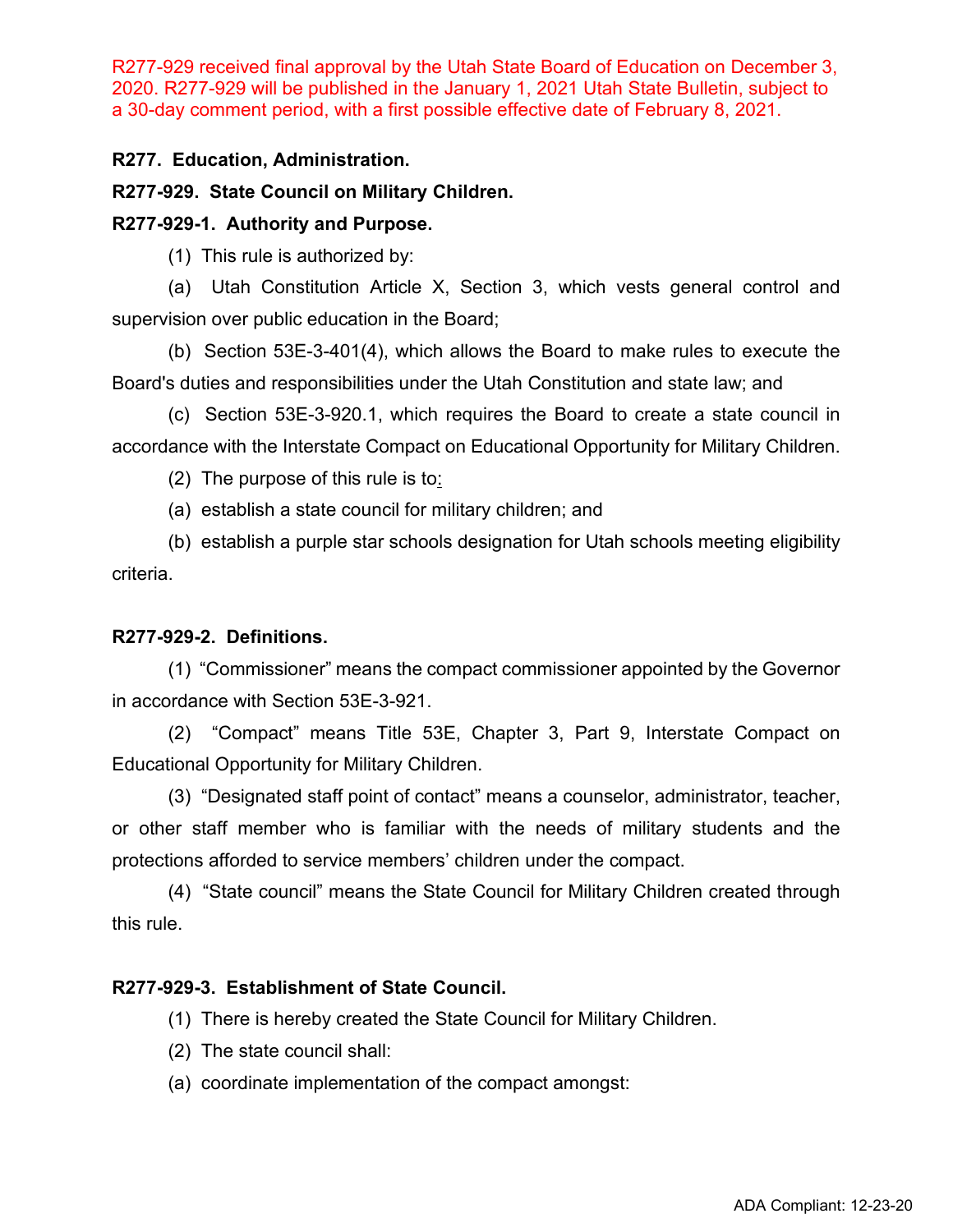R277-929 received final approval by the Utah State Board of Education on December 3, 2020. R277-929 will be published in the January 1, 2021 Utah State Bulletin, subject to a 30-day comment period, with a first possible effective date of February 8, 2021.

(i) state agencies;

(ii) LEAs; and

(iii) military installations;

(b) safeguard the interests of military impacted students within the state;

(c) make recommendations for laws and policies to benefit military impacted students; and

(d) promote awareness of compact rights and protections with military families.

(3)(a) The Superintendent shall invite the individuals identified in Subsection 53E-3-909(1) to participate in the state council.

(b) The Superintendent may invite other individuals with interest or expertise in working with military students to participate in the state council.

(4) The Superintendent shall coordinate with the Commissioner to schedule meetings of the state council.

(5) The state council shall meet on an annual basis or with such other frequency as may be required by compact rules.

(6) The Commissioner shall be responsible for filing all required reports with the national compact office.

#### **R277-929-4. Purple Star Schools.**

(1) There is hereby created a purple star schools designation for Utah schools that excel in protecting the educational needs of students from military families.

(2) The Commissioner shall establish an application process for Utah schools interested in the purple star schools designation.

(3) The Commissioner shall review purple star school applications with the state council created in Section R277-929-3 and make recommendations for the purple star school designation.

(4) The Superintendent shall award the purple star school designation to a Utah school that:

(a) has a designated staff point of contact for military students and families who acts as the primary link between a military family and the school;